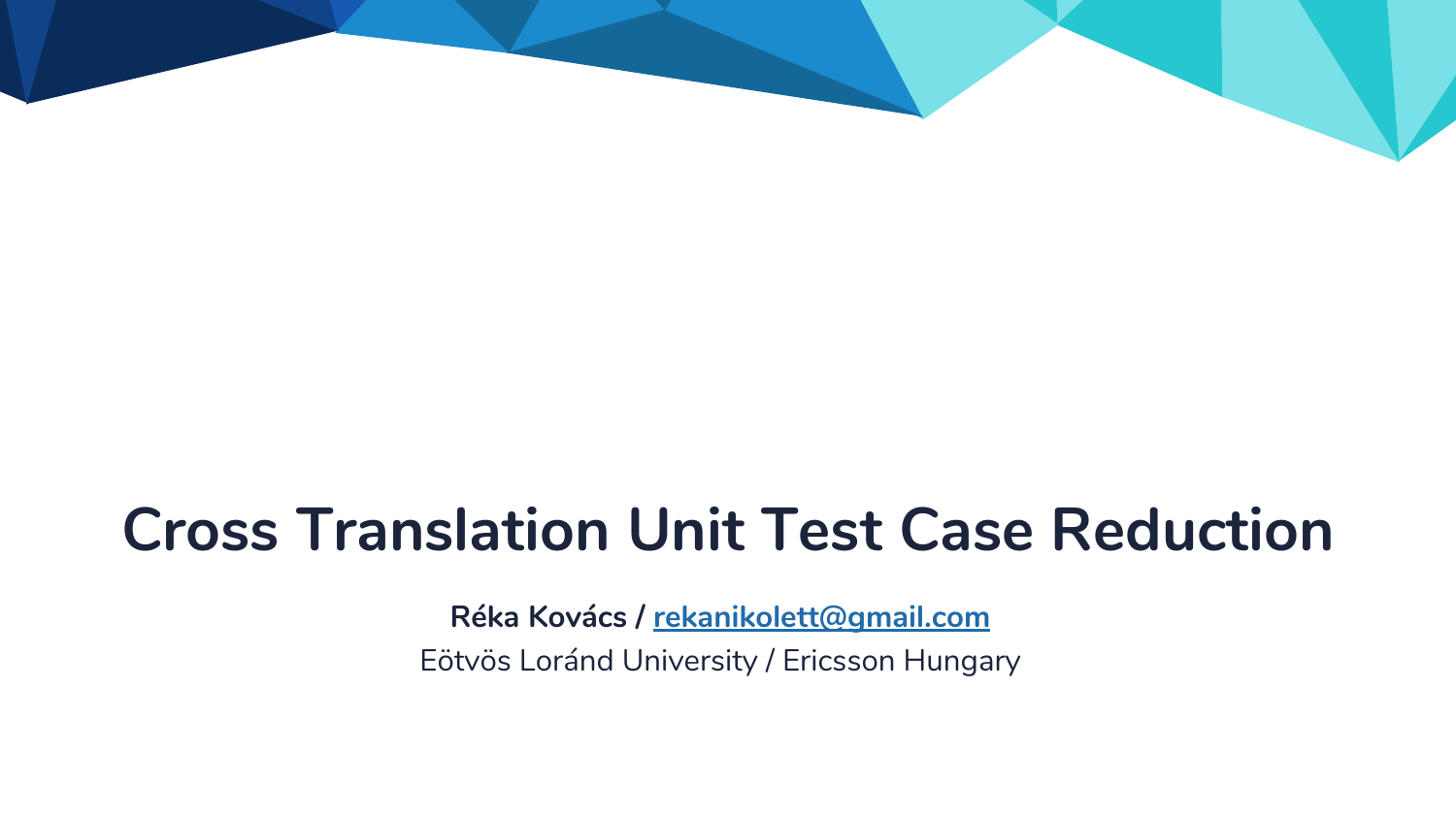



## **big** file with property of interest (e.g. triggers crash)

## **small** file with the same property of interest



## **magic**



## **Delta Debugging:** remove contiguous regions from the file, test & repeat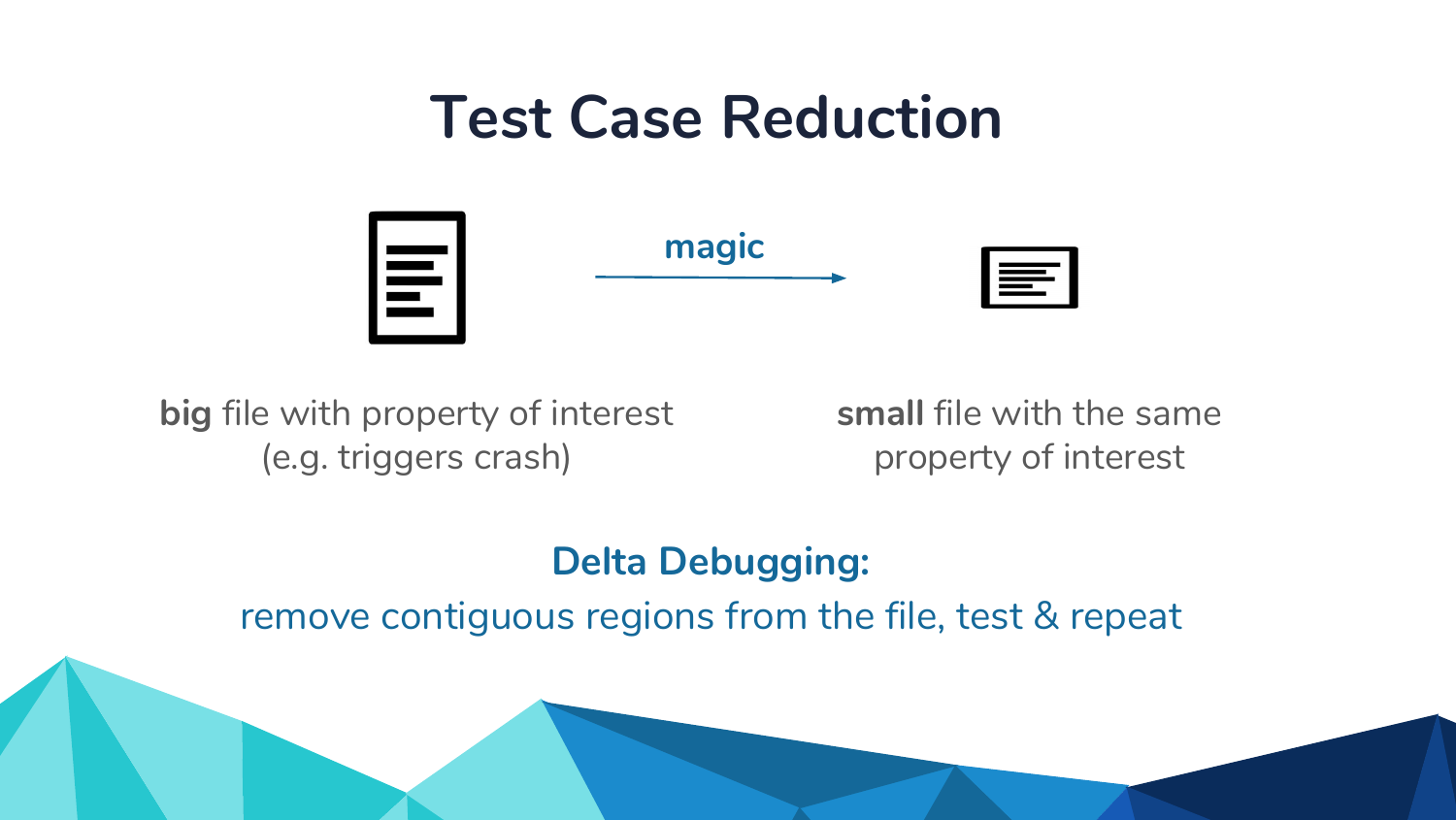# **Generalized Delta Debugging: C-Reduce**

**"Compiler-like" transformations** (~74 of them): **Clang-Delta** e.g. remove a parameter from a function, move a parameter to a global variable, scalar replacement of aggregates, etc.

**https://embed.cs.utah.edu/creduce/**



**Works on one translation unit at a time**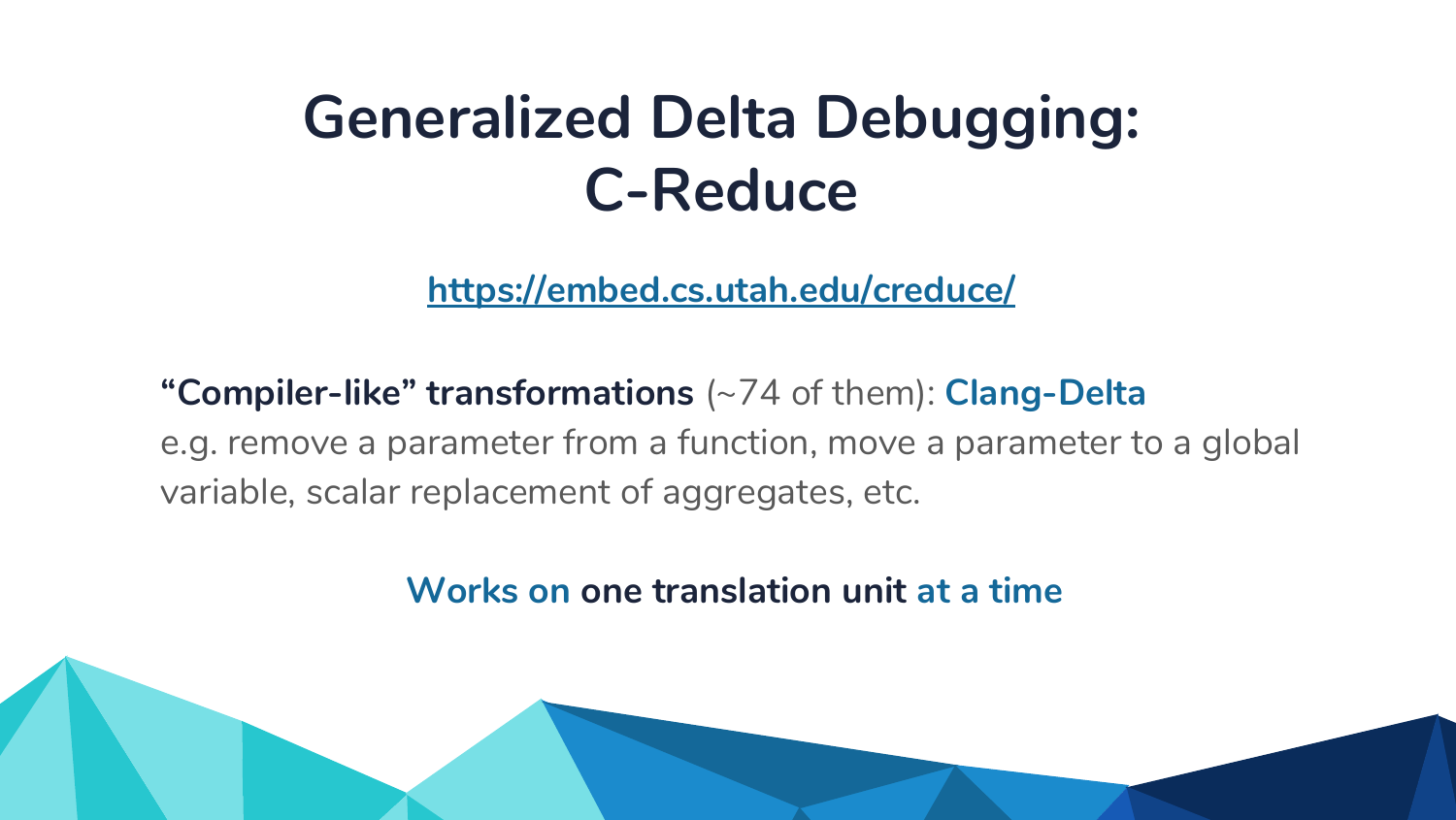# **Cross Translation Unit Analysis in the Clang Static Analyzer**

Developers need minimal tests for crashes and bugs that range **across TU boundaries**



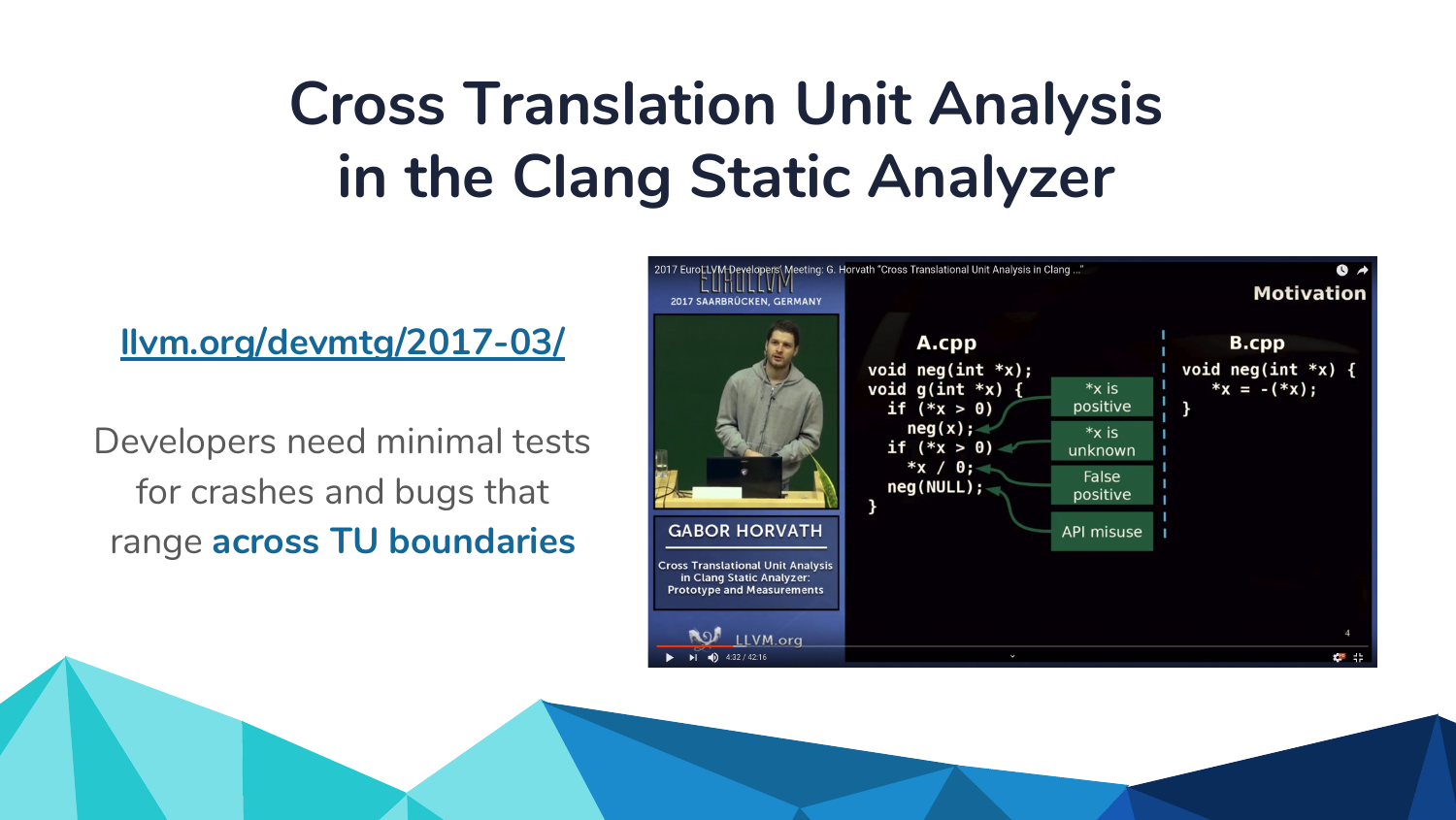# **Cross TU Analysis: Importing ASTs**



## analyzed file

### dependent files



## You have **72 preprocessed files** with ~100 000 average LOC

**ASTs**



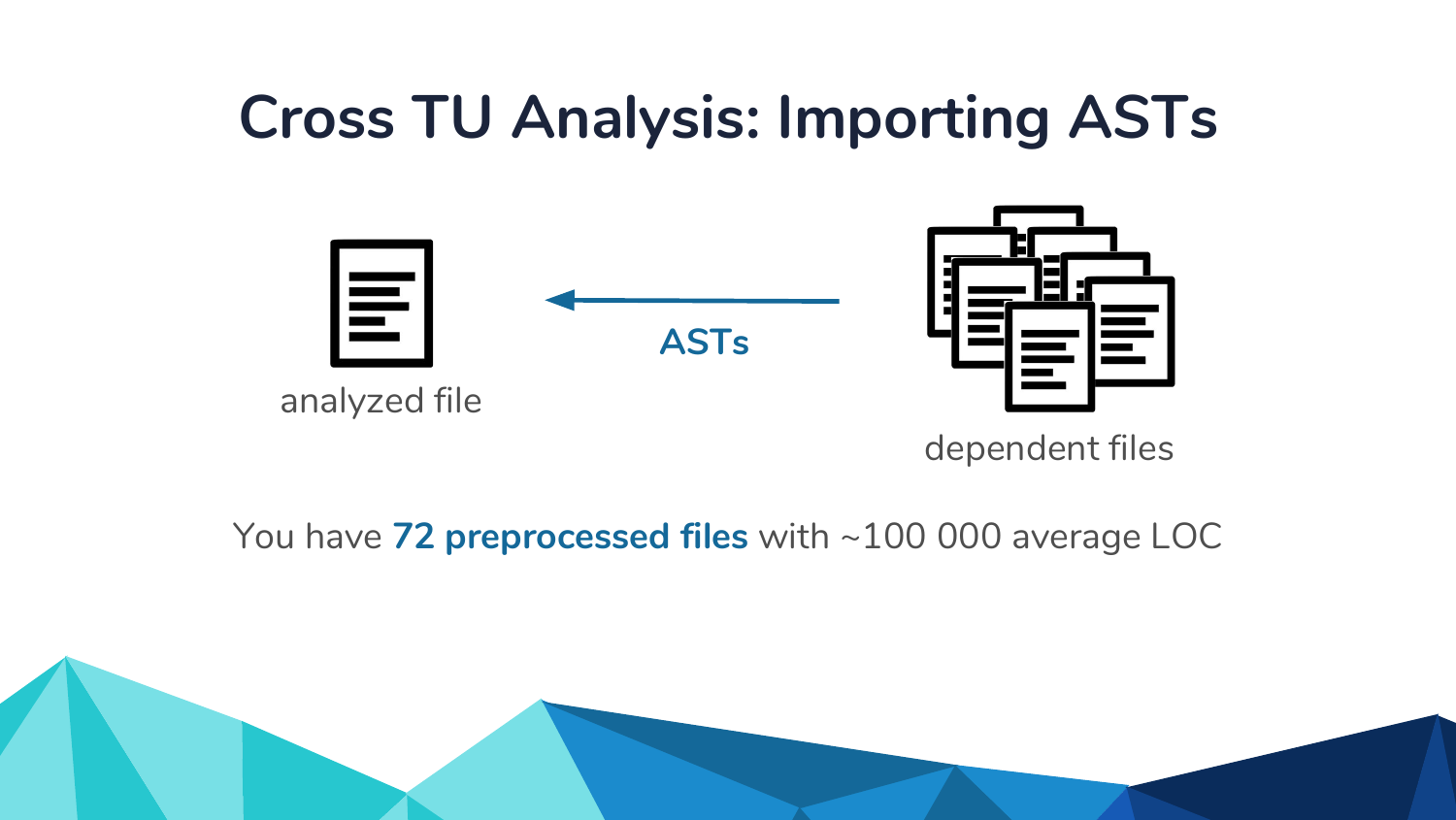# **Cross TU Analysis: Importing ASTs**



analyzed file





### dependent files

## You have **72 preprocessed files** with ~100 000 average LOC **Cross TU analysis crashes**



**ASTs**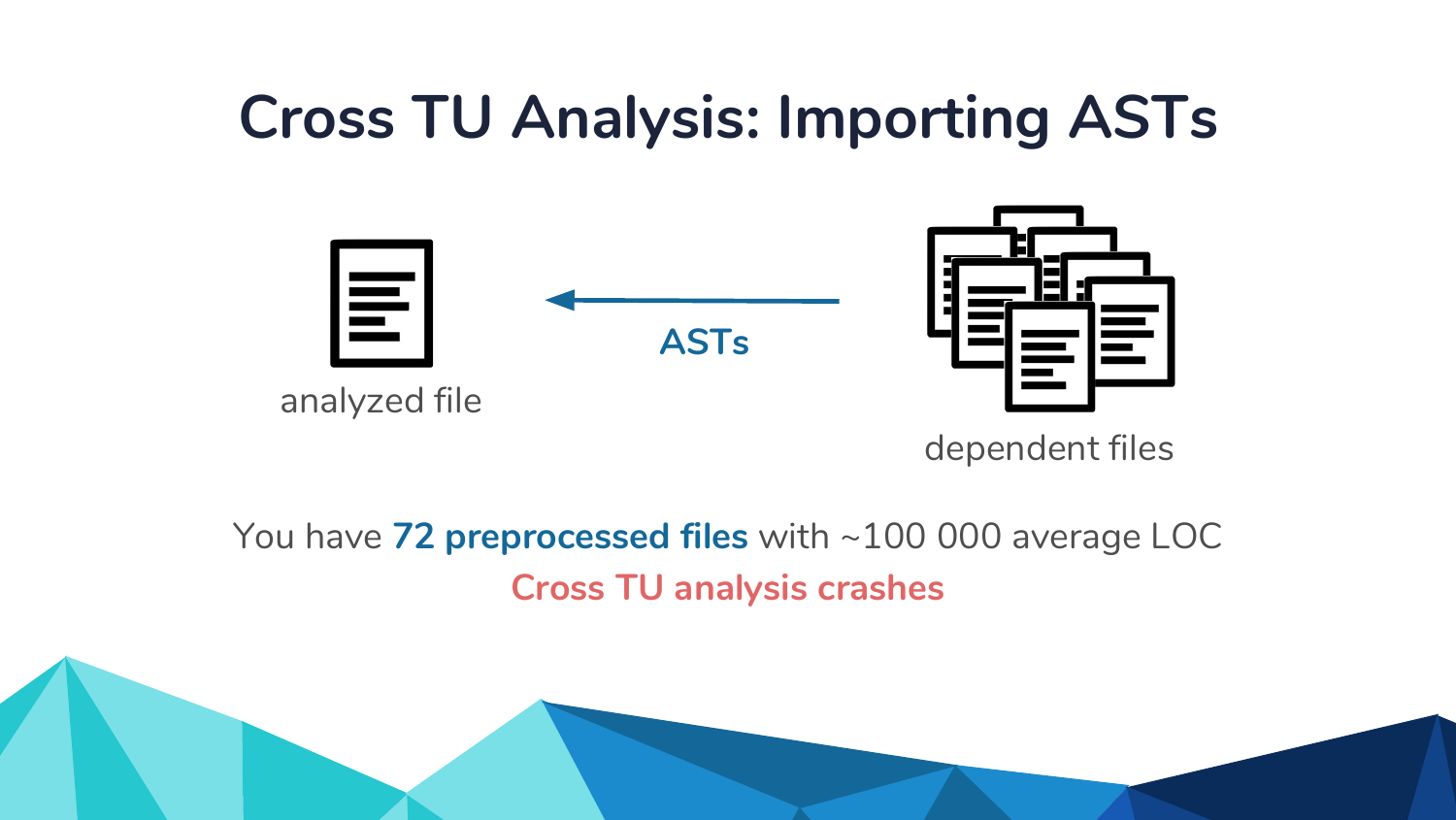# **Cross TU Analysis: Importing ASTs**



analyzed file



### dependent files

You have **72 preprocessed files** with ~100 000 average LOC **Cross TU analysis crashes** Find the bug!



**ASTs**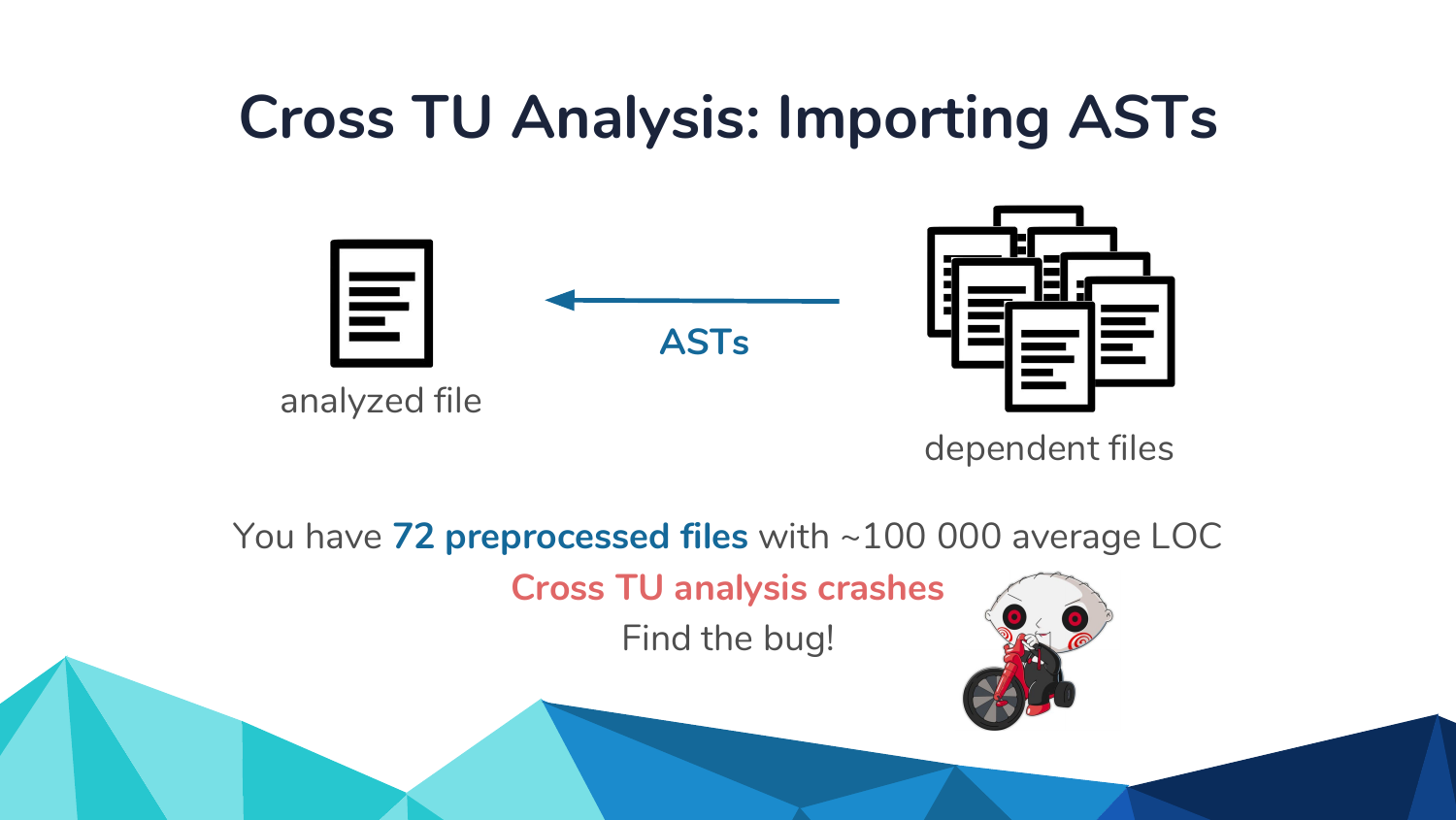```
 void f(int) {
    __builtin_trap();
 }
```
void **f**(int);

 int main() { **f**(5); }



### **b.cpp a.cpp**

**\$ clang++ a.cpp b.cpp \$ ./a.out** Illegal instruction (core dumped)

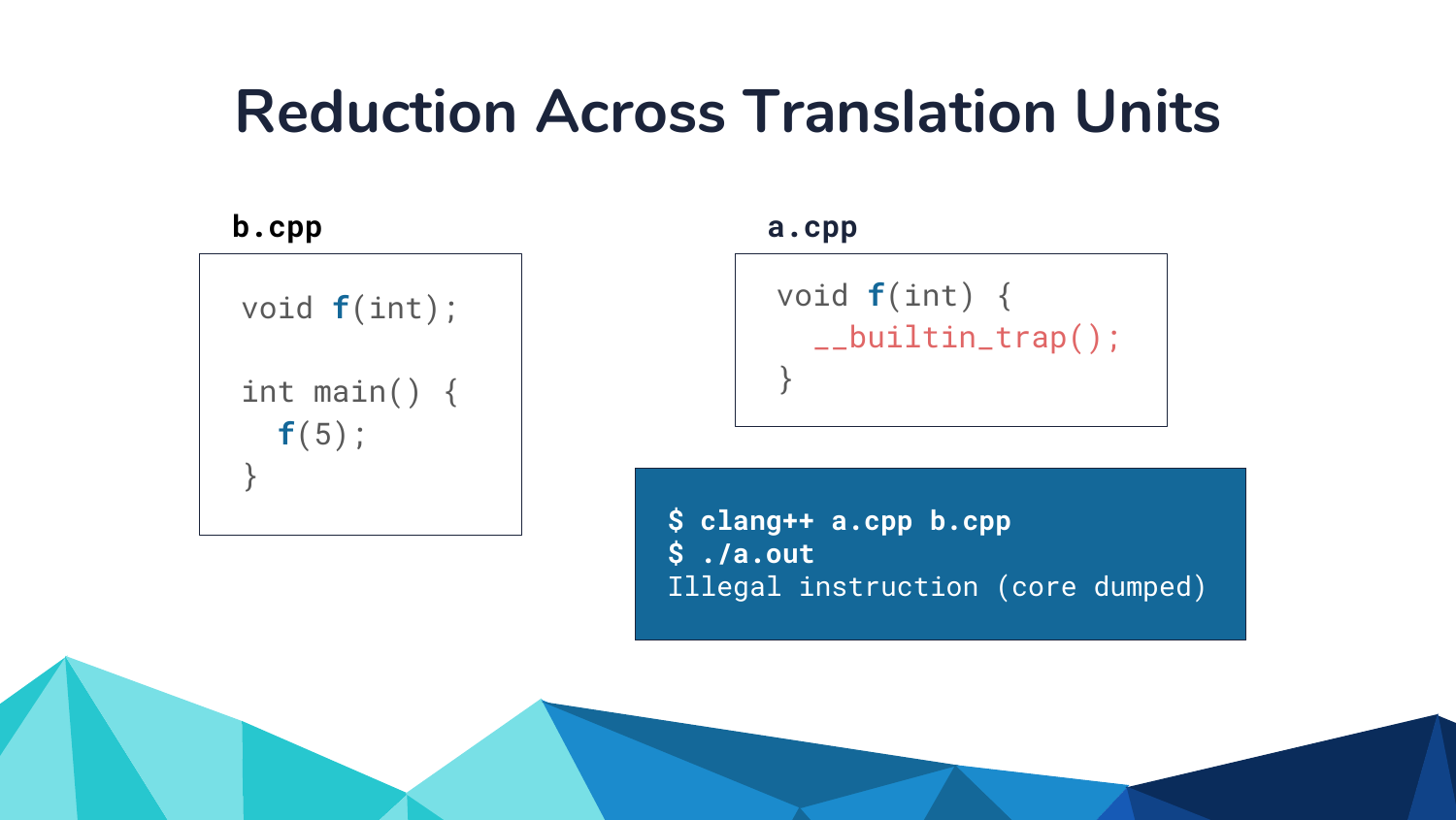

void f(**int**); }

 int main() { f(**5**); }

### **b.cpp**

### **a.cpp**

 void f(**void**) { \_\_builtin\_trap(); } **a.cpp**



### **\$ clang\_delta --transformation=param-to-global a.cpp**

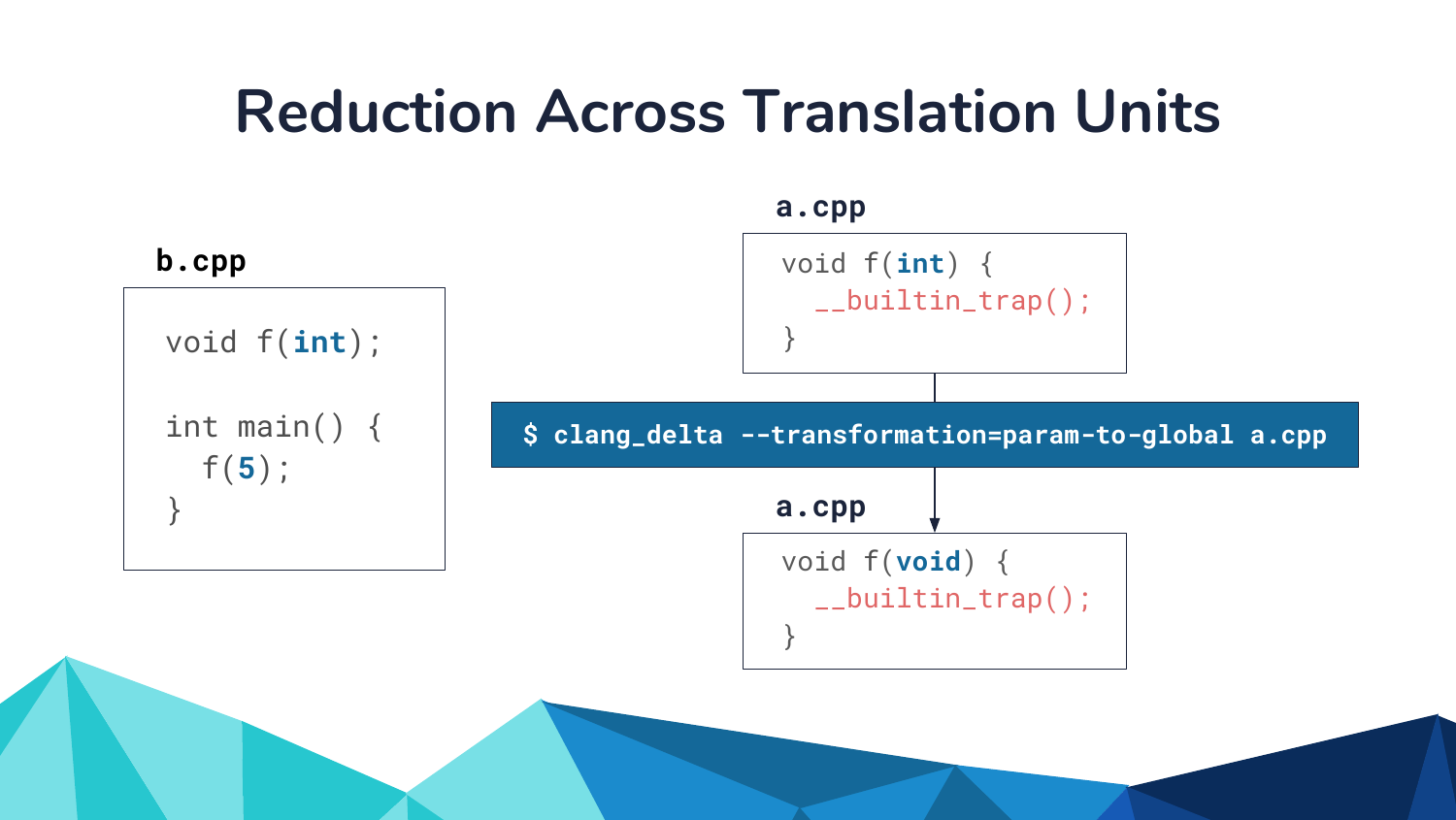### **b.cpp a.cpp**

```
$ clang++ a.cpp b.cpp
/tmp/b-ef5998.o: In function `main':
b.cpp:(.text+0xa): undefined reference to
\hat{}f(int)'clang-8: error: linker command failed with 
exit code 1 (use -v to see invocation)
```


 void f(**int**); int main() { f(**5**); }

```
 void f(void) {
    __builtin_trap();
 }
```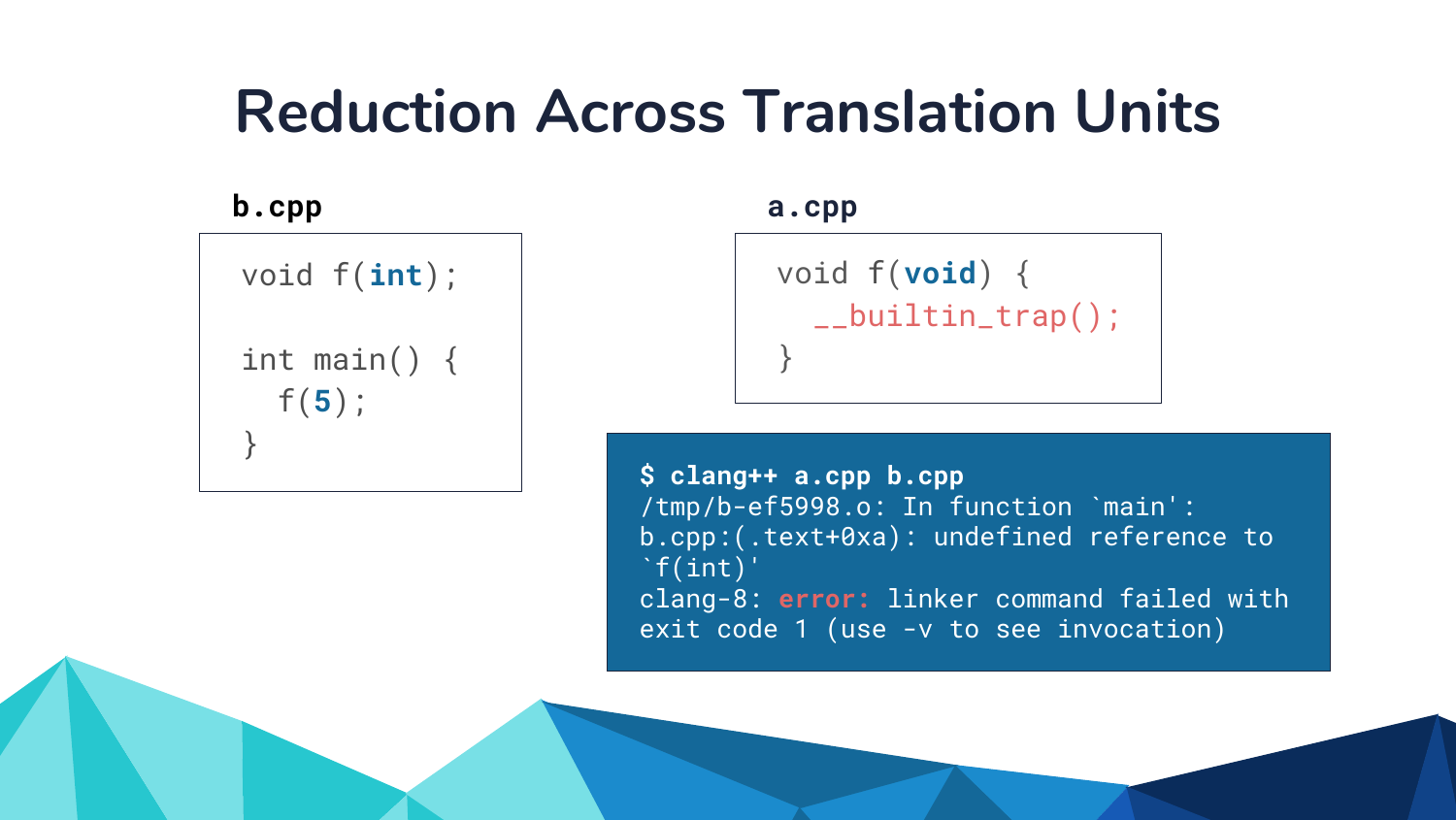```
 void f(void) {
     __builtin_trap();
 }
```
### **b.cpp a.cpp**

## We need to do **the same** transformation on the other file What is **the same** transformation?



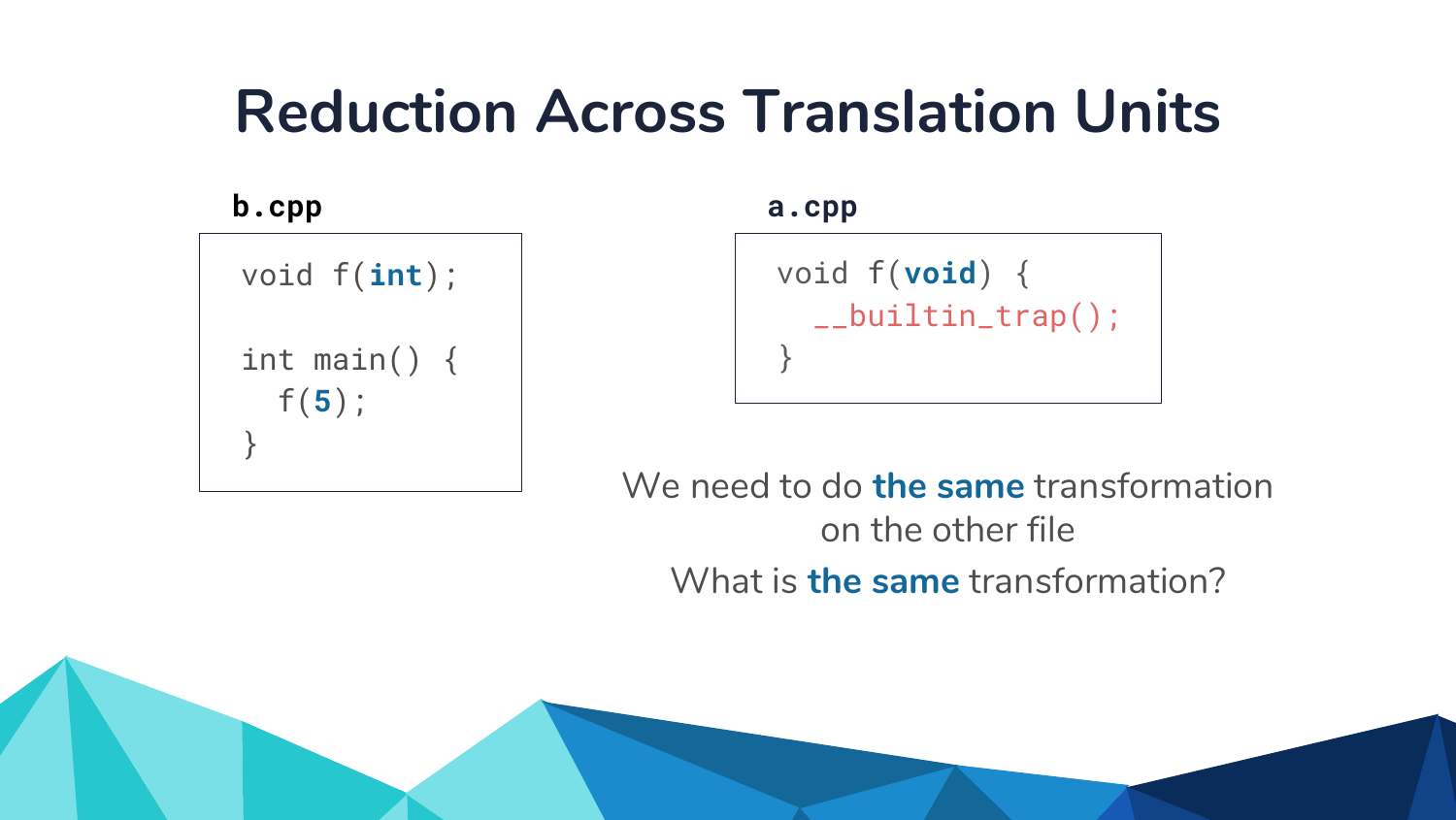```
 void f(int);
  int main() {
     f(5);
 }
```
### **b.cpp a.cpp**

Clang-Delta has no notion of **the same** transformation across files It works with a **counter** of available transformation instances





Transformation: param-to-global Available instances: 0



Transformation: param-to-global Available instances: 1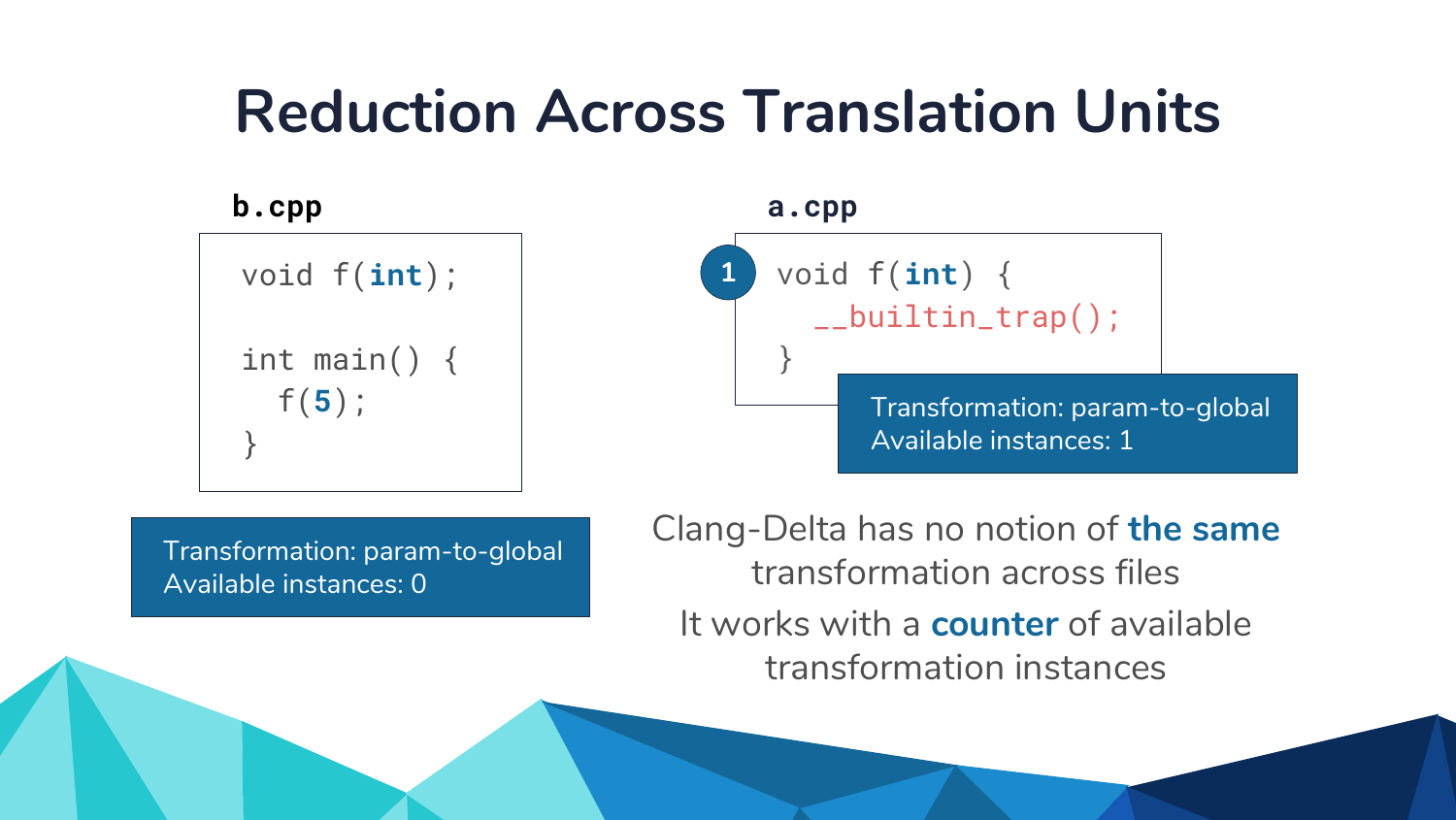

### **b.cpp a.cpp**

param-to-global **would** handle all uses of f() if they were in one TU



**Unified Symbol Resolution (USR) ?**



Transformation: param-to-global Available instances: 0



Transformation: param-to-global Available instances: 1